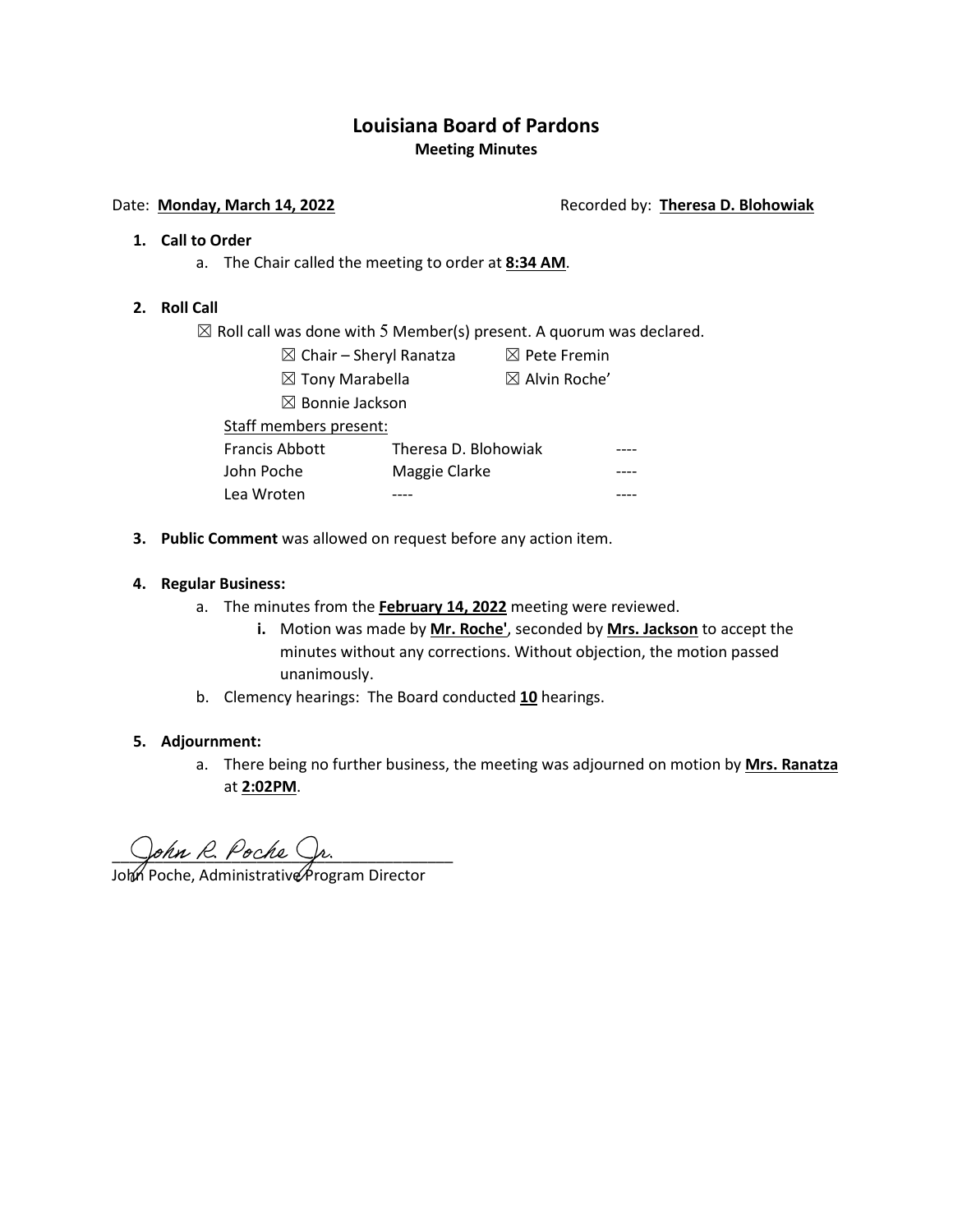## Louisiana Board of Pardons Department of Corrections Headquarters Monday, March 14, 2022

1. Meeting call to order/roll call at: **8:34 AM** By: Chair Sheryl M. Ranatza

| Louisiana Board of Pardons: Board Members |   | Present   Absent |
|-------------------------------------------|---|------------------|
| Chair - Sheryl M. Ranatza                 |   |                  |
| Pete Fremin                               |   |                  |
| Alvin Roche' Jr.                          | ⋉ |                  |
| Bonnie Jackson                            | ⋉ |                  |
| Anthony Marabella                         |   |                  |

| Exec. Session<br>Time Out | Motion By: | Seconded By: | in<br>Time Back<br>Reg. Session |  |
|---------------------------|------------|--------------|---------------------------------|--|
|                           |            |              |                                 |  |
|                           |            |              |                                 |  |
|                           |            |              |                                 |  |
|                           |            |              |                                 |  |
|                           |            |              |                                 |  |
|                           |            |              |                                 |  |
|                           |            |              |                                 |  |
|                           |            |              |                                 |  |
| <b>Break</b>              | Motion By: | Seconded By: | Time Back                       |  |
|                           |            |              |                                 |  |
|                           |            |              |                                 |  |
|                           |            |              |                                 |  |
|                           |            |              |                                 |  |

2. Regular Business:

a.) Approval of Minutes from Monday, February 14, 2022 Hearing Approved by **Mr. Roche'** and seconded by **Mrs. Jackson** b.) Pardon Docket:

10 cases heard

# 3. Adjourn:

 Motion Made by: **Mrs. Ranatza** Time adjourned: **2:02 PM**